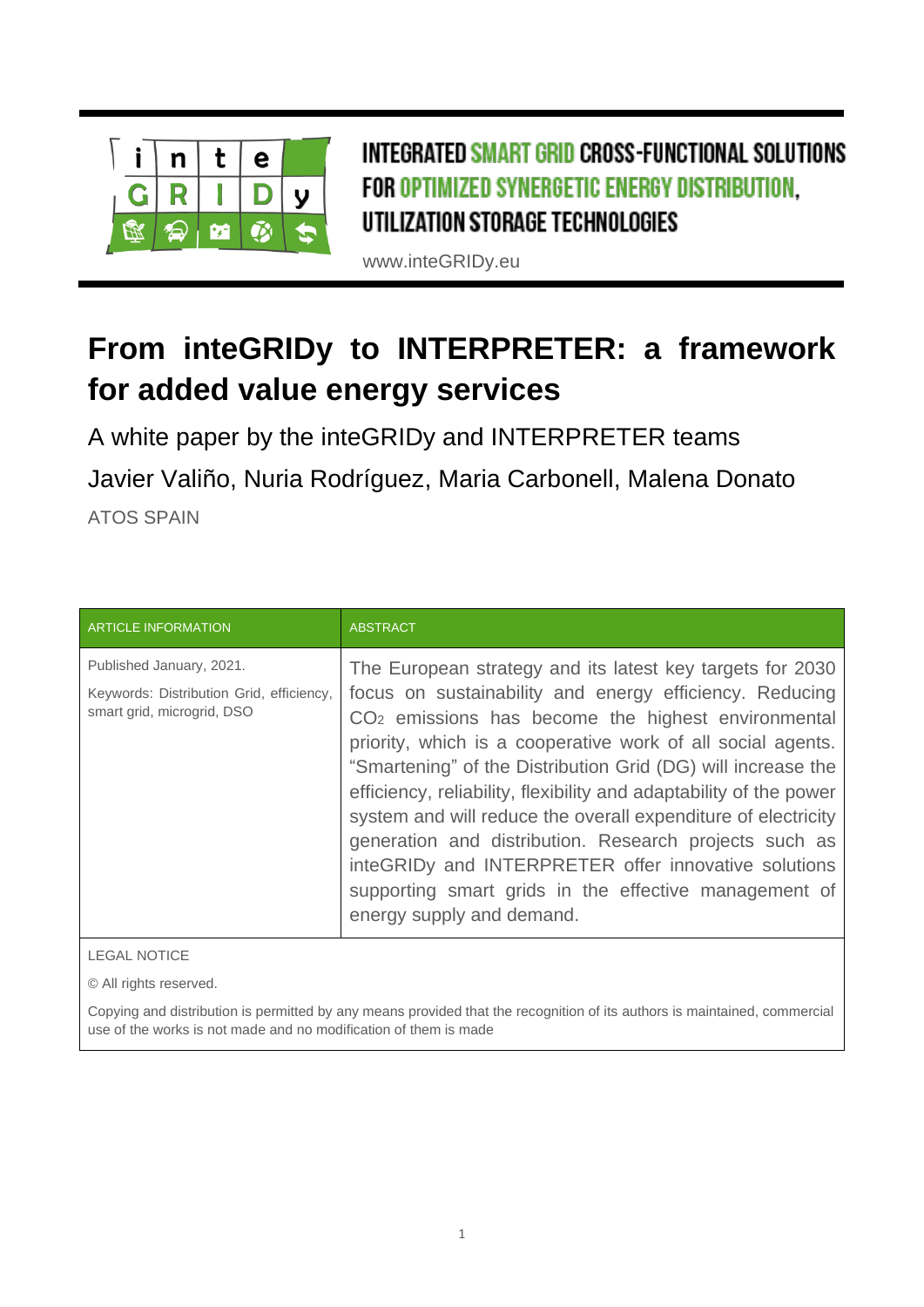#### **Introduction**

The European strategy, and its latest key targets for 2030, focus on sustainability and energy efficiency. Reducing CO<sup>2</sup> emissions has become the highest environmental priority, which is a cooperative work of all social agents. From policy makers, to electricity companies or individual users, improving energy efficiency implies a change in perspective, law and consumption habits, which must go hand in hand with technological and infrastructure development.

## **The Challenges**

The electricity grid has a fundamental role in achieving the objectives set by the European Union. Hence, "smartening" the Distribution Grid (DG) will improve control and automation systems. Moreover, precise monitoring tools and the integration of micro-grids and virtual power plants will increase efficiency, reliability, flexibility and adaptability of the power system and will reduce the overall expenditure of electricity generation and distribution.

To address these challenges, innovation is needed in system integration, interoperable technologies, services, tools, business processes and regulatory regimes. Different research projects in the field of smart grids focus on validation, upscaling and replication, integrating the layers "technology", "marketplace" and "adoption". inteGRIDy and INTERPRETER are among these initiatives.

## **Solution implementation**

On the one hand, inteGRIDy offers a **framework of interoperable tools**, oriented to different stakeholders and with special emphasis on the Distribution Grid. The ~30 **inteGRIDy tools** work at different layers (field, model, decision and visualization) addressing different needs and requirements in the form of macrofunctionalities, facilitating optimal and dynamic operation of the Distribution Grid (DG), fostering the stability and coordination of distributed energy resources and enabling collaborative storage schemes within an increasing share of renewables. All inteGRIDy tools are developed to be compliant with a comprehensive and interoperable-bydesign reference architecture.



These tools are currently being tested through 10 pilots in 8 different European countries (Spain, UK, France, Portugal, Greece, Romania, Italy, Cyprus) for validation in real-life conditions and under different market regulations.

Moreover, the inteGRIDy business model & replicability tool analyses the context and provides an assessment on how to address this replication in different markets, taking into consideration both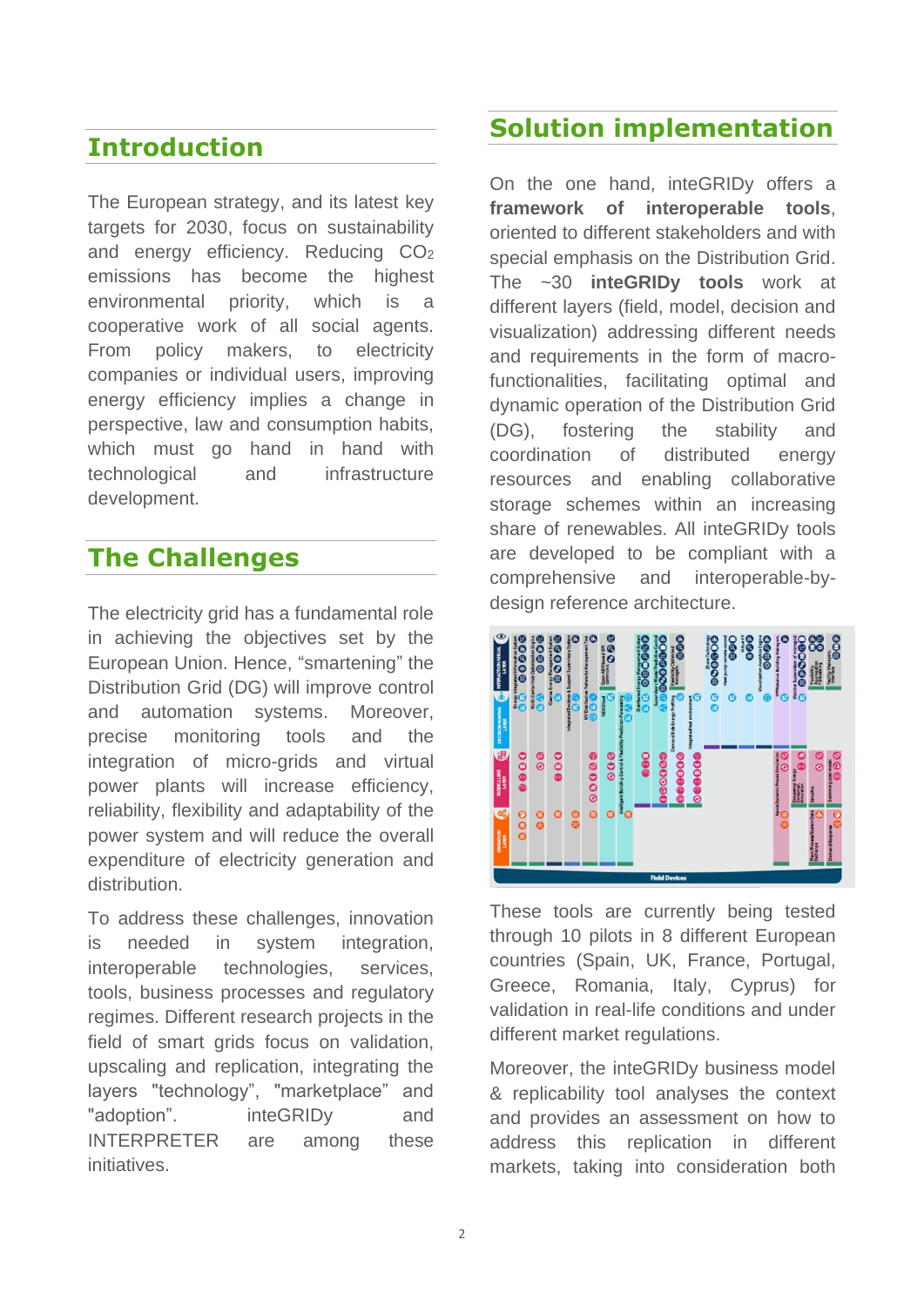economic and regulatory factors, and supporting, thus, industry practitioners in developing novel business models.

On the other hand, INTERPRETER offers a **modular grid management solution** consisting of a **grid modelling tool** together with a set of **10 software applications** (interoperable off-line and on-line software tools) for an optimal design, planning, operation and maintenance of the electricity grid – with a special focus on the distribution network – that will be offered to grid operators through an open-source interoperable platform. These tools will support DSOs and TSOs to move from a traditional grid management approach to an active system management approach, addressing the whole power system (i.e. both distribution and transmission level) and considering the rapid deployment of distributed energy resources (variable renewables and storage) as well as growing environmental concerns.

The overall solution and each of INTERPRETER modules will be developed, tested and validated in close collaboration with 2 DSOs and partners from 6 different EU countries, providing a set of representative use cases, thus ensuring the replicability and uptake of INTERPRETER solutions across Europe.

The Use Cases are:

- Electricity grid in rural areas, characterized by long power lines with stability and power quality problems;
- Congested grids in urban areas due to a massive penetration of distributed generation (PV) and/or excessive demand (new loads);
- Old electricity grids with frequent power outages;
- Electricity grid extension in new urban and rural areas;
- Connection of new large industrial loads to the grid;
- Connection of new large variable generation units (PV or wind) to the grid.

## **Conclusions**

Following a pilot-driven approach that ensures the replicability and uptake of the inteGRIDy framework and the INTERPRETER solution across Europe, both projects offer a set of interoperable tools and services incorporating trending technologies with the objective of enhancing the capability of the grids, moving from a traditional grid management to an active system management approach and leading to a more dynamic smart electricity network.

The grids will benefit from the innovations developed in these projects including:

- Decarbonization of the electricity grid by the integration of large shares of renewables.
- Increased local energy selfconsumption, self-sufficiency, new service provision, energy cost savings or increased energy efficiency and compensation through the integration of innovative smart grid technologies (e.g. IoT, predictive algorithms, forecasting engines, visual analytics).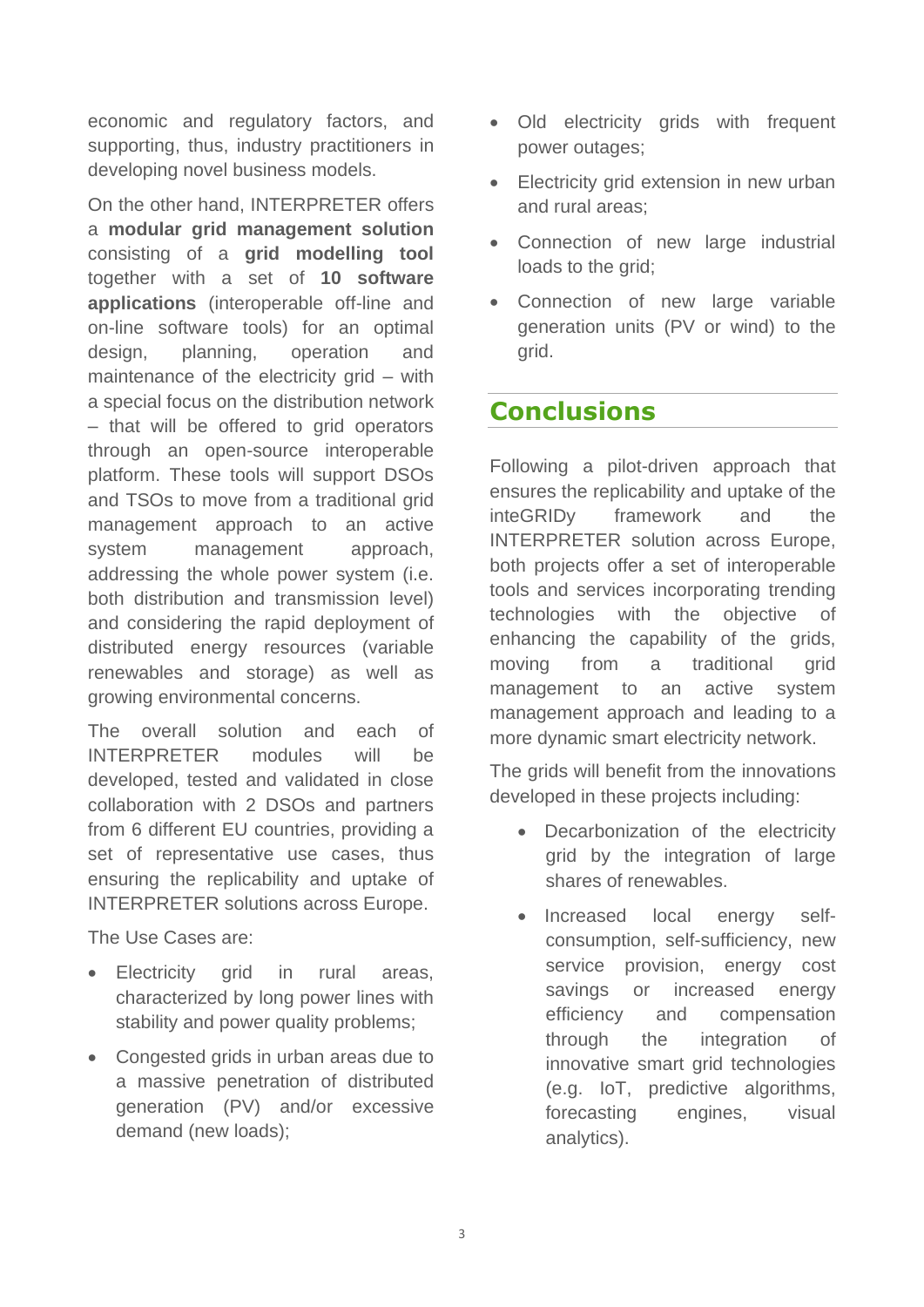• Full compliance with the European directives and regulatory framework.

Visibility of H2020 project solutions is key to guarantee reusability and best practice transfer. The EC is currently fostering this through BRIDGE cluster of projects, where common interest topics are analysed from the perspective of all involved projects (currently over 60 projects, including inteGRIDy)

Atos will keep working across the different active projects in its portfolio and in close collaboration with BRIDGE so that the outcomes of each project can benefit from the feedback and agreements (especially on the data management, architectural and harmonization topics) extracted from multiple sources. This way, the overall proposed framework of solutions would be scalable, interoperable and reusable.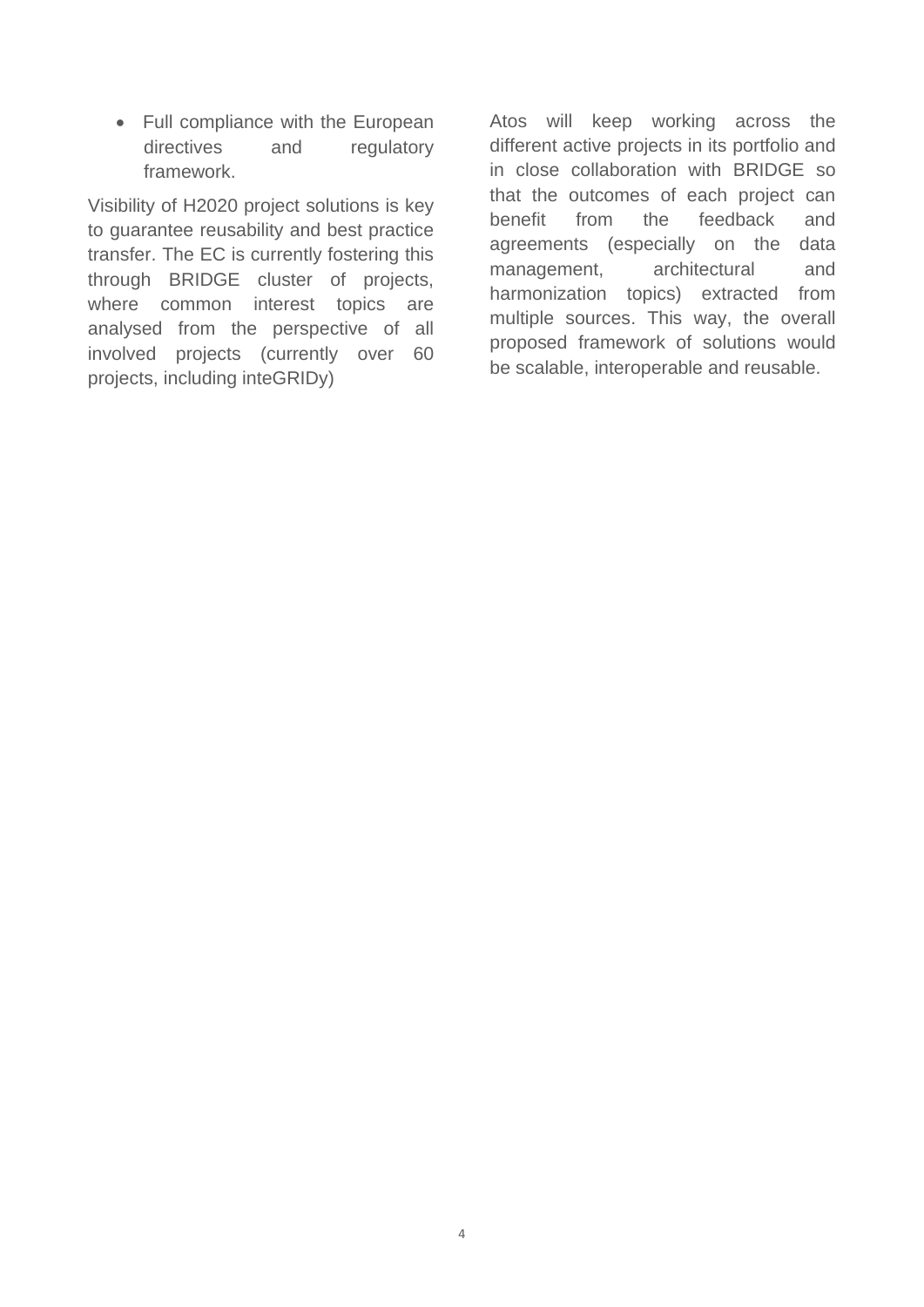## **About Atos Spain**

**Atos Spain (ATOS)** is a global leader in digital transformation with over 110,000 employees in 73 countries and annual revenue of over € 11 billion. European number one in Cloud, Cybersecurity and High-Performance Computing, the Group provides end-to-end Orchestrated Hybrid Cloud, Big Data, Business Applications and Digital Workplace solutions. The group is the Worldwide Information Technology Partner for the Olympic & Paralympic Games and operates under the brands Atos, Atos Syntel, and Unify. Atos is a SE (Societas Europaea), listed on the CAC40 Paris stock index. The purpose of Atos is to help design the future of the information technology space. Its expertise and services support the development of knowledge, education as well as multicultural and pluralistic approaches to research that contribute to scientific and technological excellence. Across the world, the group enables its customers, employees and collaborators, and members of societies at large to live, work and develop sustainably and confidently in the information technology space.

Atos Research & Innovation (ARI) is the R&D hub for emerging technologies and a key reference for the whole Atos group. With almost 30 years of experience in running Research, Development and Innovation projects, ARI has become a well-known player in the EU context.

As industrial strategic partner, Atos is the **[inteGRIDy](http://www.integridy.eu/)** project coordinator and in [INTERPRETER](http://www.interpreter-h2020.eu/) Atos is leading the Integration of the grid modelling tool and SW applications in a common framework and existing platforms facilitated through the FUSE platform.

## **Information about the authors**

**Javier Valiño** is the Head of the Energy, Climate and Decarbonization Unit in ARI. In his role of Head of Unit, Javier is managing a portfolio of ~10 research projects and is responsible for FUSE, an open-source framework that enables the integration of devices at the edge by fully exploiting the available data from local and distributed energy resources to build value-added services for several user profiles. With a wide experience in European projects, he is the project coordinator of inteGRIDy.

**Nuria Rodríguez** is the Head of the Communications and Marketing group within ARI Innovation Hub team, aiming at maximizing the impact of the research projects and promoting their value to addressed targets by standardizing and professionalizing the communication processes, methodology and guidelines in the team. In parallel, she is also leading the communication tasks in various H2020 projects, and more specifically in inteGRIDy.

**María M. Carbonell** has a degree in Marketing from University of Murcia with a Master Degree in Neuromarketing and Customer Behavior from Complutense University of